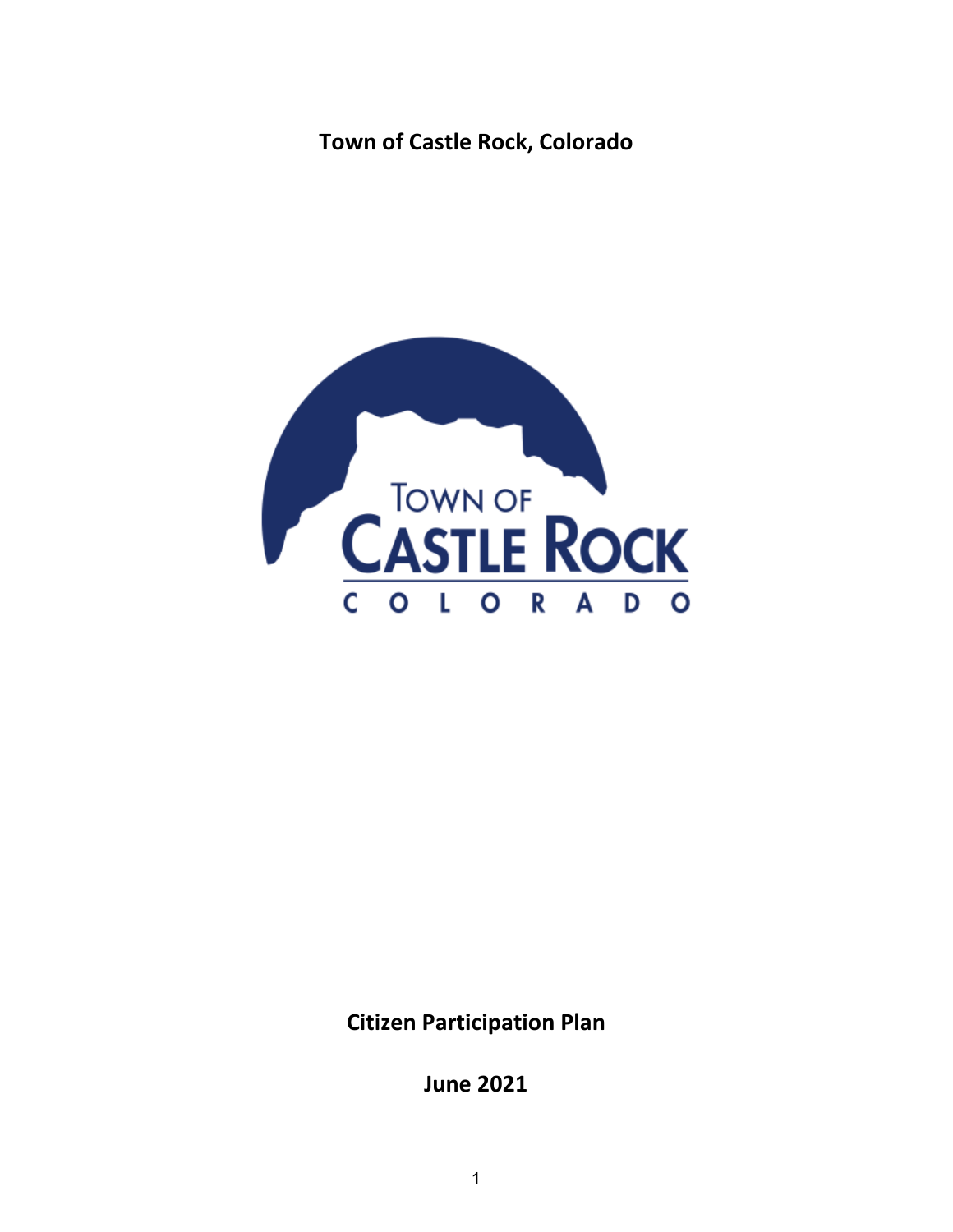# **Table of Contents**

| $Complaints \  \, \ldots \  \, \ldots \  \, \ldots \  \, \ldots \  \, \ldots \  \, \ldots \  \, \ldots \  \, \ldots \  \, \ldots \  \, \ldots \  \, \ldots \  \, \ldots \  \, \ldots \  \, \ldots \  \, \ldots \  \, \ldots \  \, \ldots \  \, \ldots \  \, \ldots \  \, \ldots \  \, \ldots \  \, \ldots \  \, \ldots \  \, \ldots \  \, \ldots \  \, \ldots \  \, \ldots \  \, \ldots \  \, \ldots \  \, \ldots \  \, \ld$ |  |
|------------------------------------------------------------------------------------------------------------------------------------------------------------------------------------------------------------------------------------------------------------------------------------------------------------------------------------------------------------------------------------------------------------------------------|--|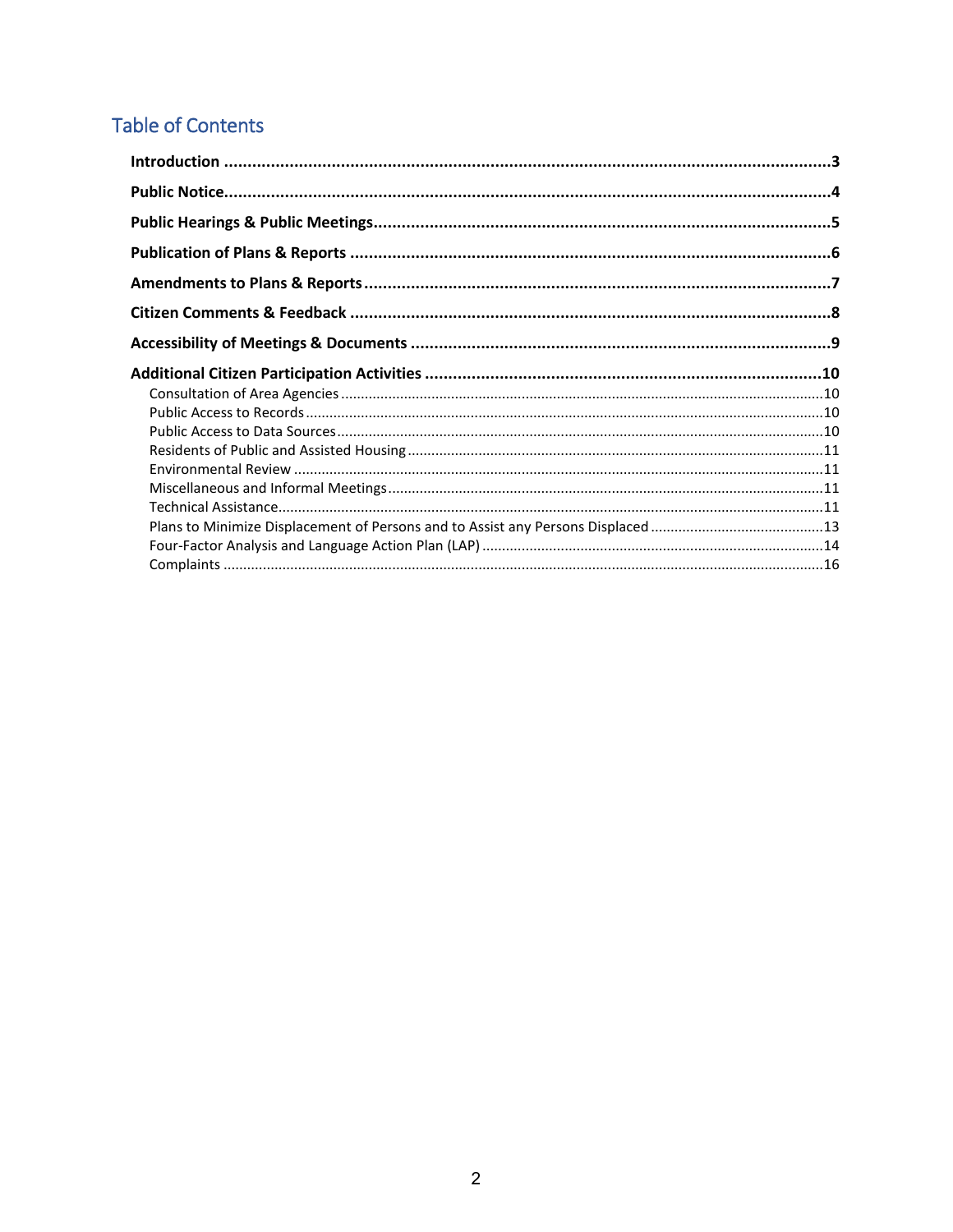# <span id="page-2-0"></span>**Introduction**

As a new entitlement community, the Town of Castle Rock receives funding through the U.S. Department of Housing and Urban Development's (HUD) Community Development Block Grant (CDBG) program.

As a requirement for receiving these funds, the Town must complete several planning and reporting requirements to be submitted to HUD for approval. These reports include:

- 1) Five Year Consolidated Plan (ConPlan);
- 2) Analysis of Impediments to Fair Housing Choice (AI);
- 3) Annual Action Plan (AAP);
- 4) Consolidated Annual Performance Evaluation Report (CAPER);
- 5) Citizen Participation Plan; and
- 6) A Substantial Amendment to any of the above plans or reports (as defined below)

Citizen Participation must be an integral part of the planning process for the Consolidated Submission for all Community Planning and Development Programs (CPD). Much of the citizen participation process involves scheduling, publicizing and conducting public meetings and hearings. HUD, in its attempt to ensure adequate opportunity for participation by program beneficiaries, has prescribed minimum Citizen Participation, plan submission, performance reporting, and record maintenance requirements. These Citizen Participation Requirements are established in 24 Code of Federal Regulations (CFR) Part 91.105.

The CDBG program is administered by the Town of Castle Rock. The local citizen participation process generally includes a yearly series of well-advertised community/neighborhood public meetings held at Town Hall and/or virtually, to review the Annual Action Plan and the Consolidated Annual Performance Evaluation Report as well as any amendments or changes to the Consolidated Plan. All meetings and public hearings are advertised in accordance with applicable HUD, State and local regulations. Public notices for environmental procedures and project related purposes are also part of the citizen participation process.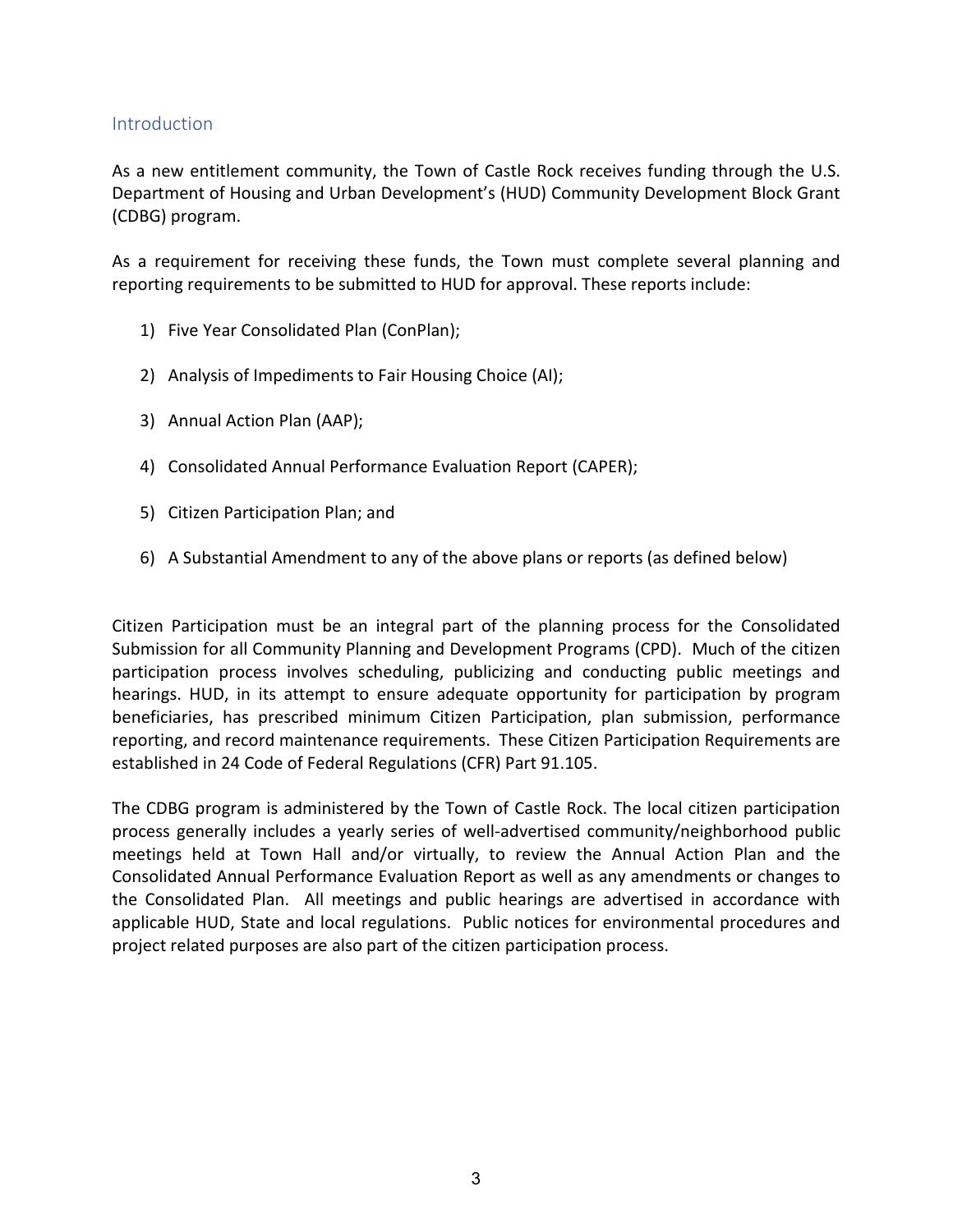### <span id="page-3-0"></span>Public Notice

To encourage low- and moderate-income persons to attend and participate, the annual community public meetings and public hearings are held in the early evening, Monday through Thursday at various public venues throughout the Town. Town staff also tries to avoid scheduling meetings on nights common with other major events which may require the participation of affected area residents and community leaders. Public hearings are typically conducted at Town Hall located at 100 N. Wilcox Street, Castle Rock, CO 80104. However, public meetings (and in some instances public hearings) may also be held in public venues throughout the community like public libraries and community centers.

All public hearings shall be announced at least five (5) calendar days before the date of the meeting. The Town will utilize the following media to notify program beneficiaries regarding upcoming meetings.

- A. Newspaper advertisements, of no smaller than eight (8) point size, are published in adjudicated newspapers of general circulation serving the Town. Each publication is published at least five (5) calendar days before the date of the public hearing.
- B. Public Hearings are always advertised on the Town of Castle Rock's website.
- C. During declared emergency situations, such as pandemics or natural disasters, the requirement to publish the notice and summary in a newspaper of general circulation described above may be suspended. The Town shall at a minimum publish public notices on the Town of Castle Rock's website and promote such advertisements on social media as available. Furthermore, a shorter time period for notification may be allowable by HUD waivers. The timelines adopted will be those established by HUD at the time.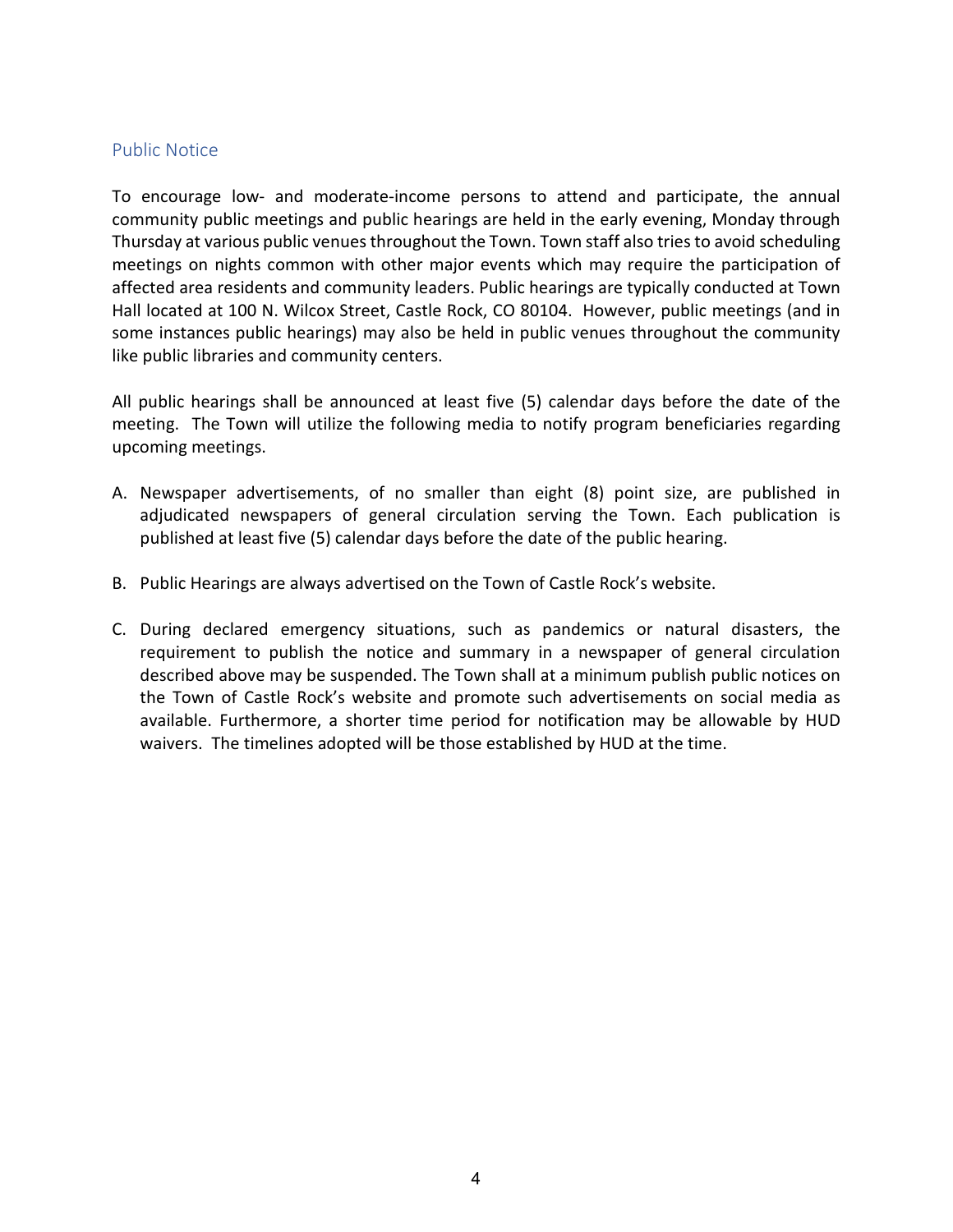# <span id="page-4-0"></span>Public Hearings & Public Meetings

At least two public hearings must be held each year. One of which must be held as part of the Consolidated Plan and/or Annual Action Plan and a second public hearing must be held to provide information related to the CAPER which details the Town's performance towards meeting annual goals and objectives for the CDBG program. Additional public meetings may be held at the discretion of Town staff.

The public hearings will serve several purposes:

- 1) inform potential recipients of the functions of the Town and its relationship to both Castle Rock's Town Council and HUD;
- 2) explain the rules and regulations governing the CDBG program;
- 3) explain how the program relates to the needs of individuals/neighborhoods/non-profit organizations, etc.;
- 4) provide information regarding the amount of CDBG funds expected to become available;
- 5) explain the types of eligible projects;
- 6) discuss the status of previously funded projects;
- 7) determine citizen's perceived housing and non-housing community development needs and possible activities to address those needs;
- 8) review of performance and compliance issues;
- 9) detail the Town's plan to minimize displacement;
- 10) and receive comments, input and feedback related to each plan and/or report.

During declared emergency situations, such as pandemics or natural disasters, public meetings and hearings may be held in an online capacity as allowed by HUD. In this situation, the ability for public comment will be provided.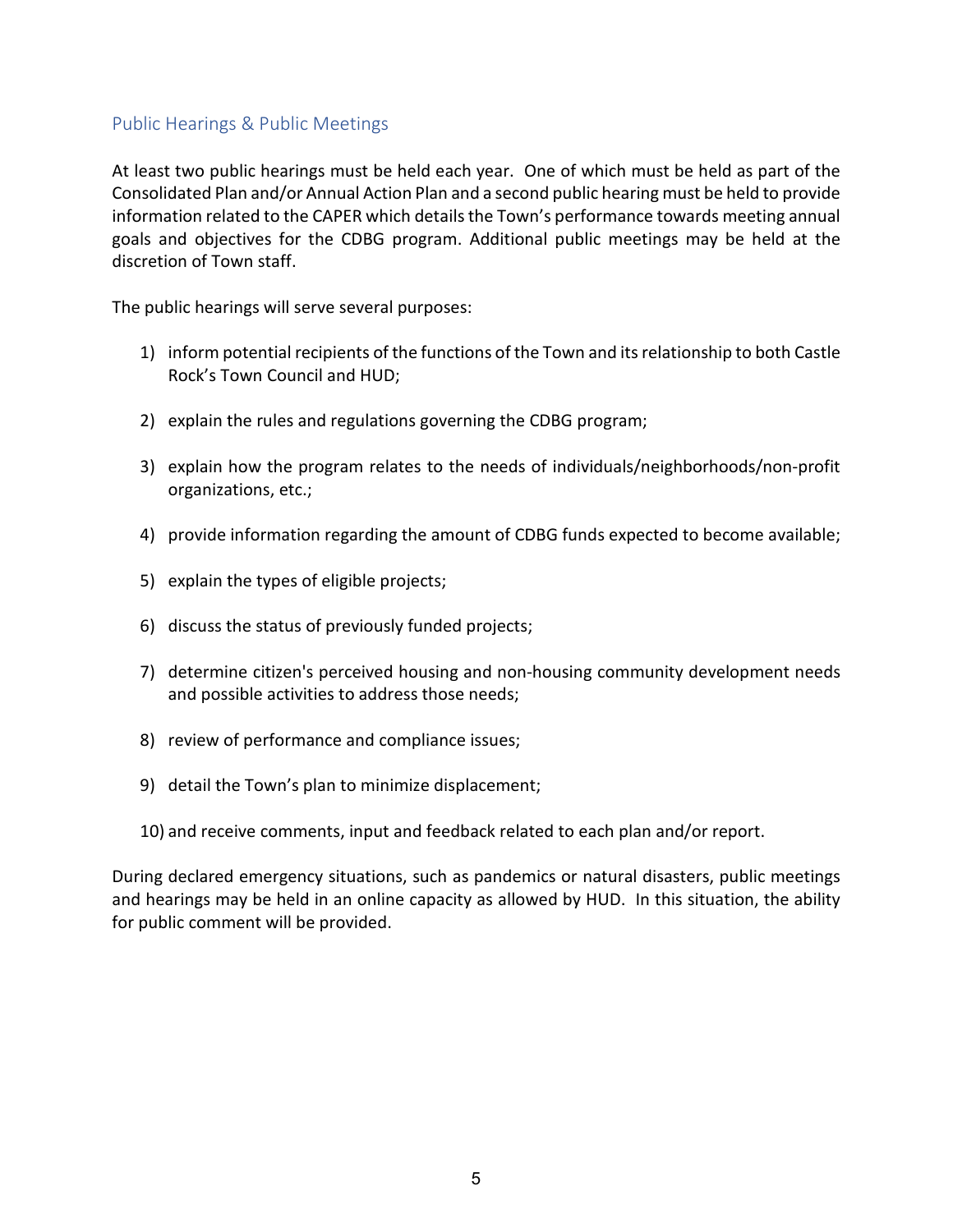# <span id="page-5-0"></span>Publication of Plans & Reports

The Town of Castle Rock makes available to the public, the following plans and reports:

- 1) Five Year Consolidated Plan
- 2) Analysis of Impediments to Fair Housing Choice (AI)
- 3) Annual Action Plan
- 4) Consolidated Annual Performance Evaluation Report (CAPER)
- 5) Citizen Participation Plan (CPP)
- 6) A Substantial Amendment to any of the above plans or reports (as defined below)

The publication is made to afford citizens an opportunity to examine the documents' contents, and to provide further opportunity for comments (written and orally) and citizen feedback regarding the proposed document. A brief summary of each plan and/or report is to be published in newspapers of general circulation in English. Translation services will be available upon request.

Additionally, all plans and reports, listed above, shall be made available, in their entirety, for further review in the following manner: 1) a PDF copy available on the Town's website, 2) hard copies available for review at the Castle Rock Town Hall and 3) hard copies available at the Castle Rock Public Library branches. Furthermore, copies of the proposed plan and/or report will be made available, free of charge, for individuals who request them.

A period of no less than thirty (30) days shall be made available for public review and comment for the Consolidated Plan, Annual Action Plan, and the Citizen Participation Plan. The Town shall make the Consolidated Annual Performance and Evaluation Report available for no less than fifteen (15) days. Substantial Amendments to these Plans shall be available for public comment for a minimum of thirty calendar days (30) for a Consolidated Plans or fifteen (15) calendar days for an Annual Action Plan or Consolidated Annual Performance and Evaluation Report, prior to finalization by Town staff. The Analysis of Impediments to Fair Housing Choice does not require a public comment period.

During declared emergency situations, such as pandemics or natural disasters, the public comment period may be shortened, as described by HUD, to as little as five (5) days to accelerate the process. In these cases, public documents will be made available on the Town of Castle Rock's website only.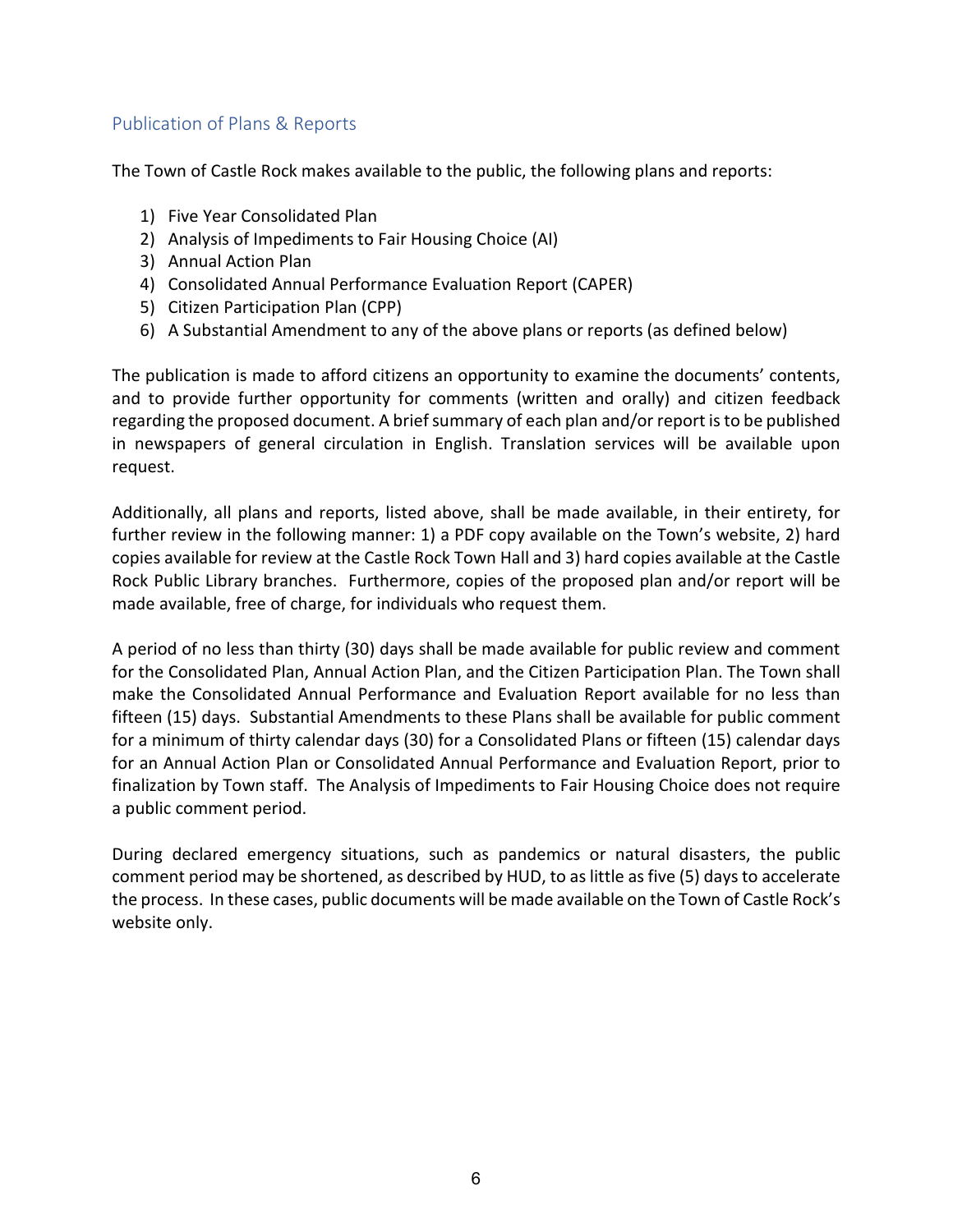# <span id="page-6-0"></span>Amendments to Plans & Reports

In the event the Town needs to make changes to the Consolidated Plan and the Annual Action Plan, the Town must determine the nature of the required changes and in such cases where the changes are considered substantial, the Town must produce what HUD refers to as a Substantial Amendment to the Consolidated Plan and/or Annual Action Plan.

The Substantial Amendment process will occur when the following program changes exist:

To the Consolidated Plan:

- 1) there is a change to the Priority Needs identified in the Strategic Plan;
- 2) there is a change to the Goals and Objectives identified in the Strategic Plan;
- 3) there is a change to the Target Geographies/Areas identified in the Strategic Plan; and
- 4) new entitlement grants are awarded to the Town.

To the Annual Action Plan:

- 1) there is a change to the Annual Goals and Objectives identified in the Action Plan;
- 2) there is a change to the Target Geographies/Areas identified in the Action Plan
- 3) when a Project previously described in the Action Plan is canceled;
- 4) creation of a new Project not previously described in the Action Plan;
- 5) the funding allocated to an existing Project is adjusted by whichever is lesser: 20%, or more, or \$25,000 of the initial funding amount; and
- 6) revision to an existing project which changes the purpose, scope, location, or beneficiaries of the program.

All other changes will be considered revisions (non-substantial) and will be accomplished administratively by the Town.

Prior to amending a Consolidated Plan and/or Annual Action Plan, the Town will provide citizens with reasonable notice of, and opportunity to comment on, proposed program changes in its use of Action Plan funds for a project (either funded in whole or in part). This involves a 30-day review period for the Consolidated Plan or a 15-day review period for the Annual Action Plan. A summary of citizen comments or views and the reasons any such comments or views were not accepted will be attached to amendments of the Plan. The Town will consider any such comments, and if the grantee deems appropriate, modify the changes.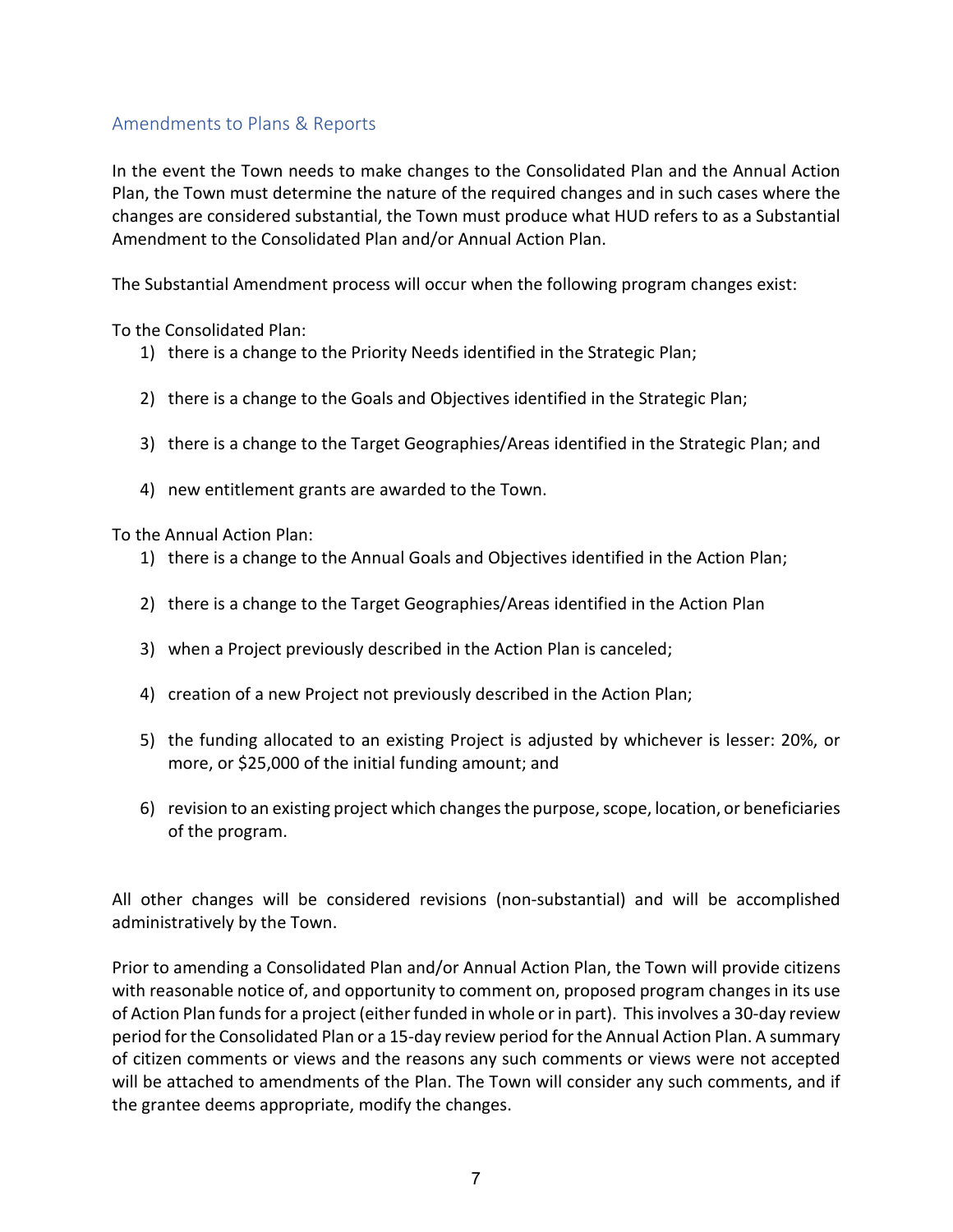# <span id="page-7-0"></span>Citizen Comments & Feedback

During all public meetings and hearings citizens are encouraged to comment or submit written comments/complaints to the Town of Castle Rock concerning the proposed plans, reports and the performance of the Town departments and entities under contract with the Town for the implementation of program related activities. All comments, written and oral, will be accepted and included as part of the citizen participation records for the associated plan and/or report.

Citizens may also provide written and oral comments at public hearings and written feedback via mail addressed to the following:

> Town of Castle Rock Attention: Matt Gohl Special Projects Manager Town Hall 100 N. Wilcox St. Castle Rock, CO 80104

The Special Projects Manager from above may also be reached by telephone for oral comments and email comments at mgohl@crgov.com or by calling (303) 660-1359.

When responses are warranted, written comments/complaints regarding any facet of the CDBG program or its implementation in Castle Rock are answered in writing. Unless specific circumstances exist, which prevent immediate action, written replies are mailed within fifteen (15) working days, where practical, after receipt of the written comment/complaint (or oral comment/complaint if made during a public meeting/hearing).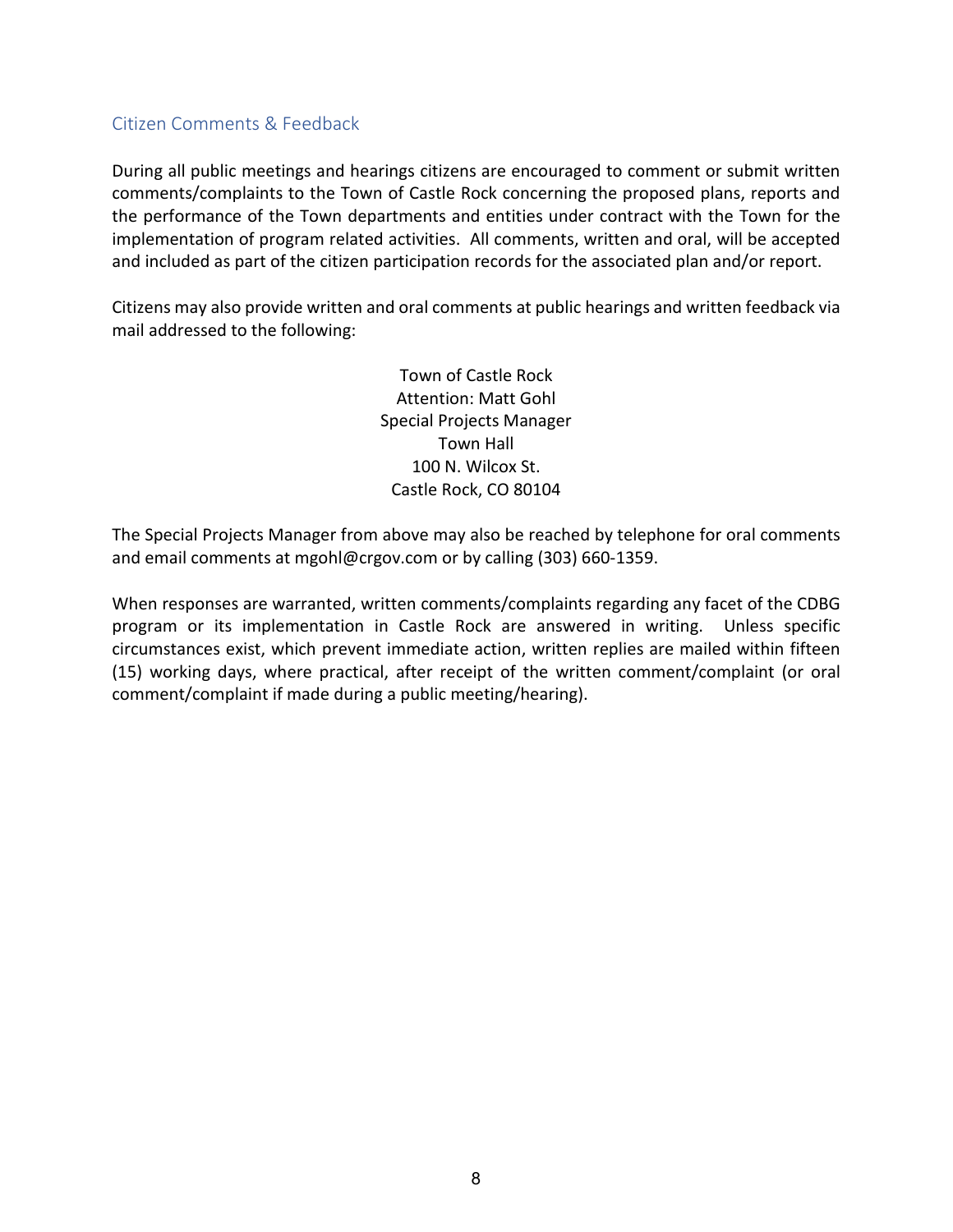# <span id="page-8-0"></span>Accessibility of Meetings & Documents

#### Bilingual Information

With at least two business day of advanced notice Spanish translators will be provided at public meetings. Translation services will also be provided for persons who may need assistance reviewing printed documents, reports and/or other related materials. Citizens may contact the Town of Castle Rock at 303-660-1374 at least 48 hours in advance to request such services.

#### American With Disabilities Act (ADA) - 1973 Rehabilitation Act

With at least two business day of advanced notice, the Town shall provide assistance and special arrangements for those who are disabled in order to provide information and services concerning federally funded programs. All Town CDBG program related plans will be placed in the Castle Rock Public Libraries. Each library has reader magnification machines to aid the visually handicapped to read Town records. Proposed plans are placed on the Town's website at [www.CRgov.com/cdbg.](http://www.crgov.com/cdbg)

All visual aids used in the Town Council Chambers are displayed on large screens to help all sighted people to see them better. All public meetings are held in buildings which are accessible to the handicapped. Citizens may contact the Town at 303-660-1374 at least 48 hours in advance to request such services.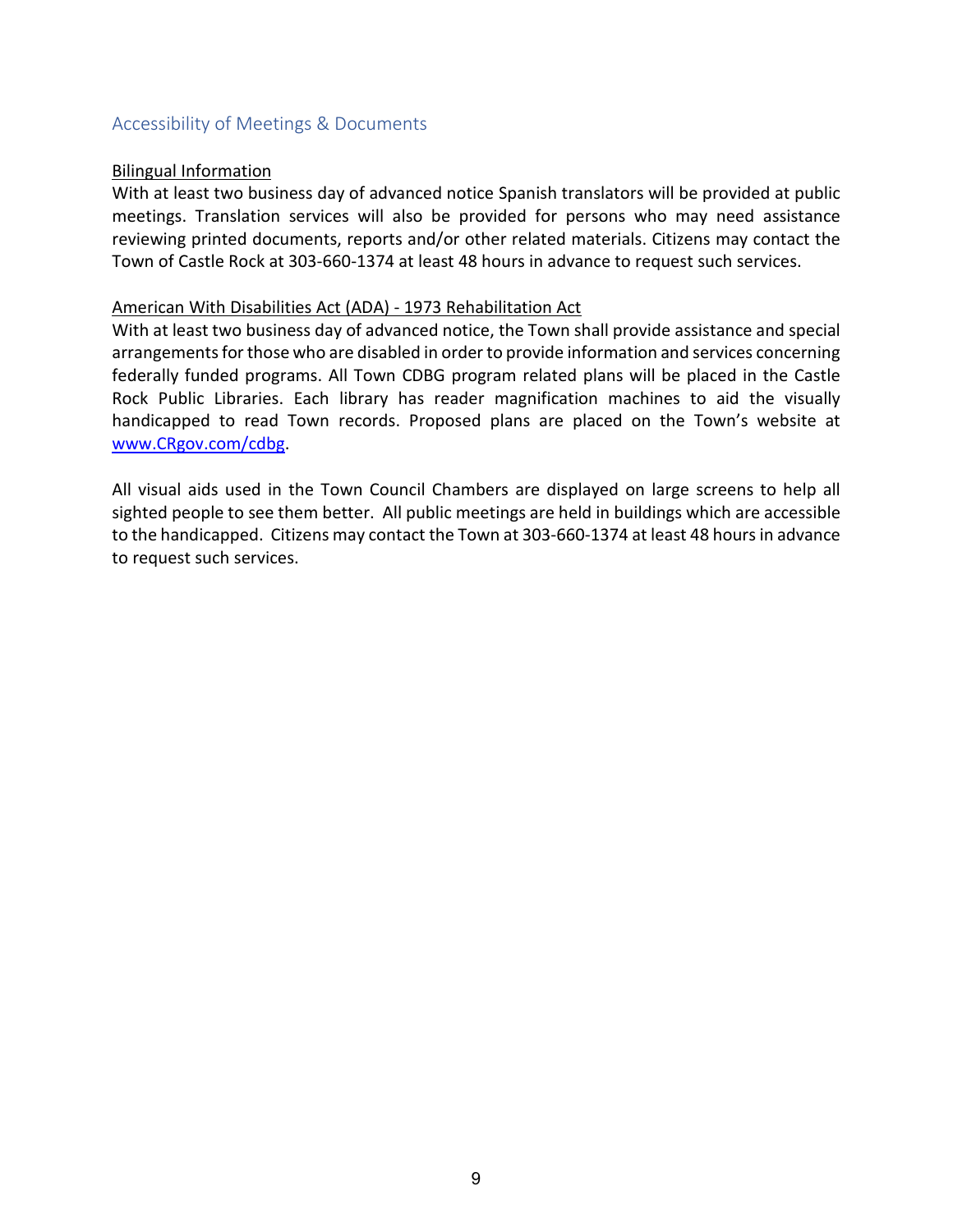# <span id="page-9-0"></span>Additional Citizen Participation Activities

#### <span id="page-9-1"></span>Consultation of Area Agencies

Under 24 CFR.91.100 (a)(1) as part of the Consolidated Plan process, the Town shall consult with other public and private agencies that provide assisted housing, health services, and social services, including those focusing on services to children, elderly persons, persons with disabilities, persons with HIV/AIDS and their families and homeless persons. The Town shall also consult with community-based and regionally-based organizations that represent protected class members and organizations that enforce fair housing laws when preparing the Consolidated Plan including participants in Fair Housing organizations, nonprofit organizations that receive funding under the Fair Housing Initiative Program and other public and private fair housing service agencies, to the extent that such entities operate within the jurisdiction. Additionally, the consultation process will include consultation with regional government agencies in addition to adjacent units of general local government and local government agencies. This includes local government agencies with metropolitan-wide planning and transportation responsibilities, partially for problems and solutions that go beyond the Town's jurisdiction.

Under 24 CFR.91.100 (c)(1) as part of the Consolidated Plan development process, the Town shall also consult with public housing authorities (PHAs) operating within the jurisdiction. This consultation will continue to consider public housing needs, planned programs and activities under the Consolidated Plan as well as strategies for affirmatively furthering fair housing specifically to address any fair housing issues in the public housing and Housing Choice Voucher programs. The consultation process requires the Town to address the needs of public housing and, where necessary, the manner in which it will provide financial or other assistance to a troubled PHA to improve the PHA's operations and remove the designation of troubled.

#### <span id="page-9-2"></span>Public Access to Records

The Town maintains copies of all plans, reports and amendments for each program year in the department office. Additionally, the Town maintains a library of rules, regulations, and records required by HUD and the Town of Castle Rock. This library of records will include records related not only to the plans and reports but also all programmatic documents, meeting notes, written and oral comments received, environmental reviews, office publications, etc., produced since the inception of the CDBG program in Castle Rock. This information is available for public review and copying during normal business hours, provided that the requested document is public information pursuant to applicable federal, state and local laws.

#### <span id="page-9-3"></span>Public Access to Data Sources

As part of the Consolidated Plan and the Analysis of Impediments to Fair Housing Choice, the Town will utilize HUD provided data sets and mapping tools. When applicable, the Town will reference these data sets in plans and reports as well as provide a link to such data sources within the draft documents. This shall provide citizens and community stakeholders the opportunity to review the data utilized to set priority needs, goals and objectives.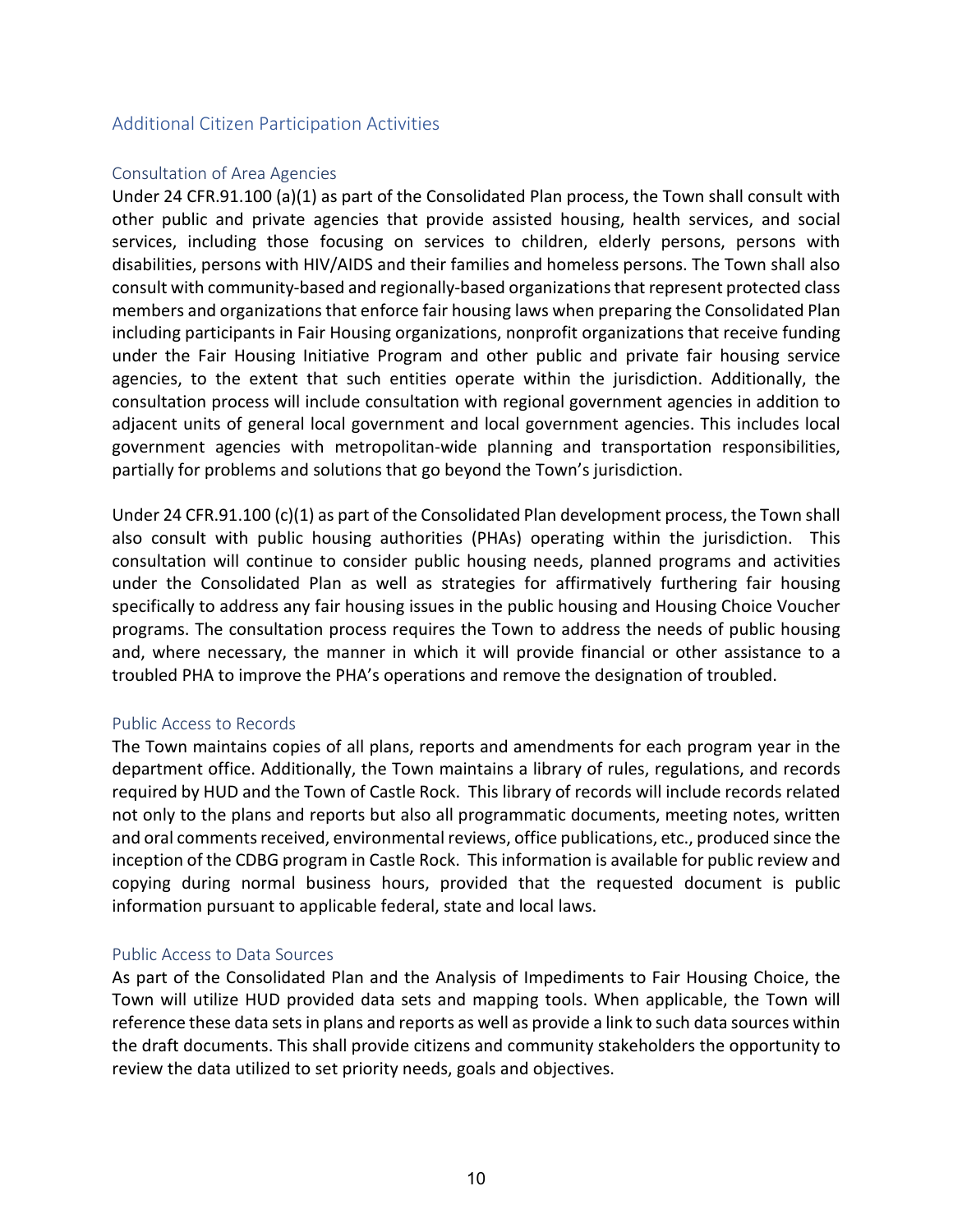#### <span id="page-10-0"></span>Residents of Public and Assisted Housing

Residents of public and assisted housing are stakeholders with HUD in that they receive rental assistance from HUD. These residents are therefore encouraged to participate in the planning and execution of the CDBG program, because they are also eligible to benefit from the expenditure of HUD federal funds.

#### <span id="page-10-1"></span>Environmental Review

In certain instances, the participation consists of publication of specific actions/findings, including a description of the project, its locations, submission of relevant data to applicable local, state and federal agencies for review and comment, and the Town Manager's approval of federal environmental findings relating to the Request for Release of funds from HUD.

#### <span id="page-10-2"></span>Miscellaneous and Informal Meetings

Town staff attends and/or conducts miscellaneous meetings and hearings throughout the program year. While many of these meetings are project specific, many others are held at the request of individuals, groups, other Town departments or Town Council members for the purpose of disseminating or receiving information about the CDBG program in general, or about issues of specific interest. These meetings generally are not advertised, since the meeting is attended by the parties requesting the meeting, Town staff and various other invited participants.

The Town of Castle Rock will maintain an Initial Contact/Proposed Project file and Citizen Comment/Complaint file. These mechanisms allow the Town to record correspondence with individuals and/or organizations that submit proposals or make comments or requests of the department during the program year. Requests, proposals and questions received during the program year are researched and discussed during applicable local public meetings and during the planning of subsequent programs. This information is on file in the Town Hall and is processed at a time appropriate to the nature of the specific contact.

#### <span id="page-10-3"></span>Technical Assistance

Pursuant to the Housing and Community Development Act of 1974 (as amended) and its implementing federal regulations, the Town shall provide technical assistance when requested by public and private agencies, non-profit public benefit organizations and individuals for the purpose of assisting the agency or individual in developing its proposal for consideration of Consolidated Plan funding, provided the proposal is eligible and qualifies per HUD regulations. Technical assistance shall include but not be limited to:

- A. Assisting in better defining the proposal by outlining specific information the applicant(s) should gather and include in their proposal.
- B. Referring applicant to other public and private agencies which may help gather or provide needed information and/or technical assistance.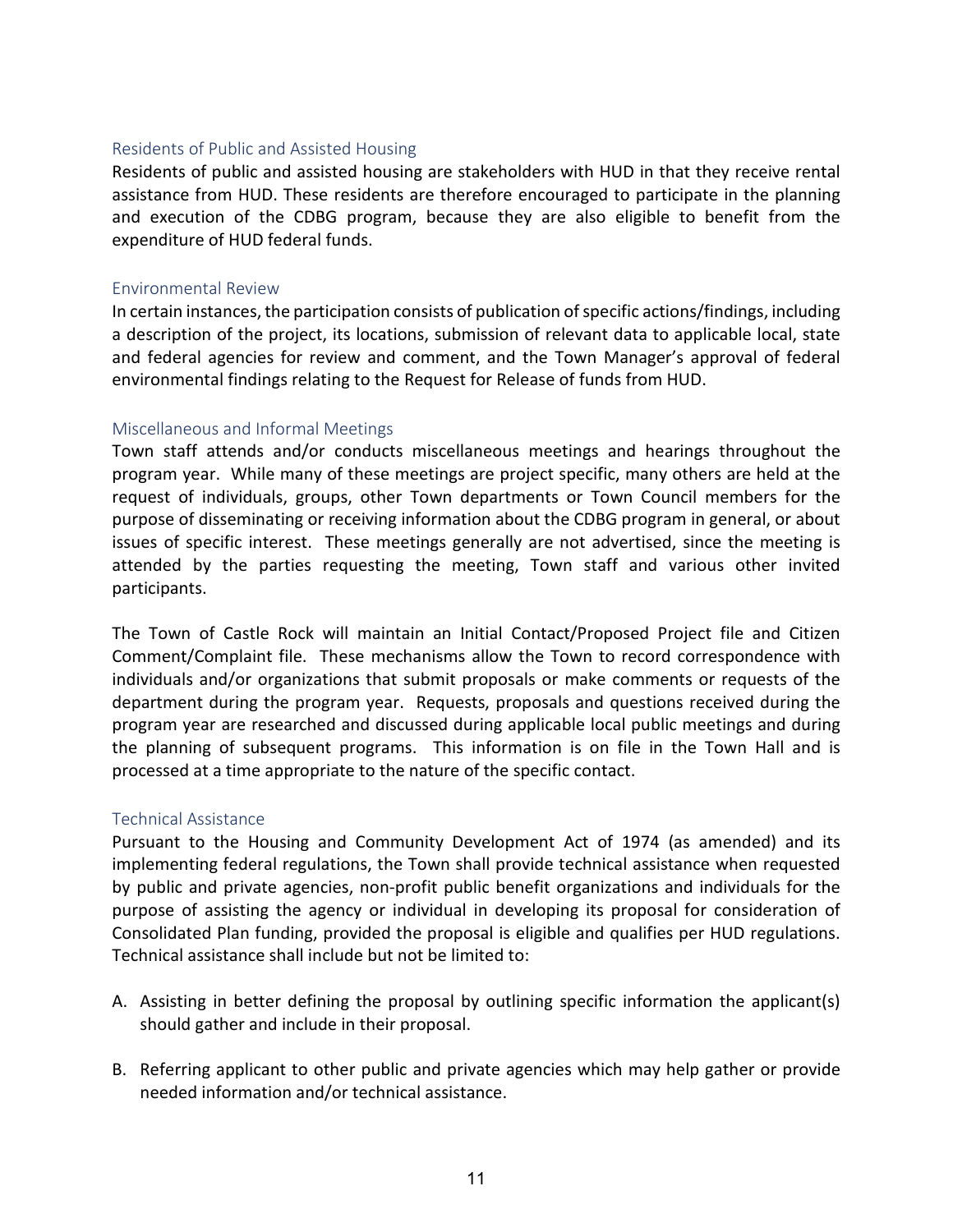- C. Developing preliminary cost estimates for the proposal.
- D. Preparing very basic conceptual descriptions and/or drawing of the proposal.
- E. Providing for final review of the proposal for completeness prior to its official submission to the Town for consideration for funding.

In addition to the technical assistance for development of proposals, the Town of Castle Rock will continue providing assistance for implementation; and administration and monitoring of CDBG, funded projects. This assistance includes such things as:

- A. Obtaining environmental clearance for projects.
- B. In certain instances (depending on staff workload), implementing activities on behalf of the subrecipient.
- C. Providing guidance in the solicitation and contracting process for hiring a consultant to ensure compliance with applicable local, state and federal regulations.
- D. Assisting in reviewing and monitoring consultant's work.
- E. Providing guidance in bid advertisement for construction to ensure compliance with all applicable requirements.
- F. Assisting in monitoring contractors and subcontractors during and after construction for compliance with HUD regulations.
- G. Acting as mediator in disputes between subrecipient and contractor.
- H. Providing CDBG application workshops for non-profit organizations.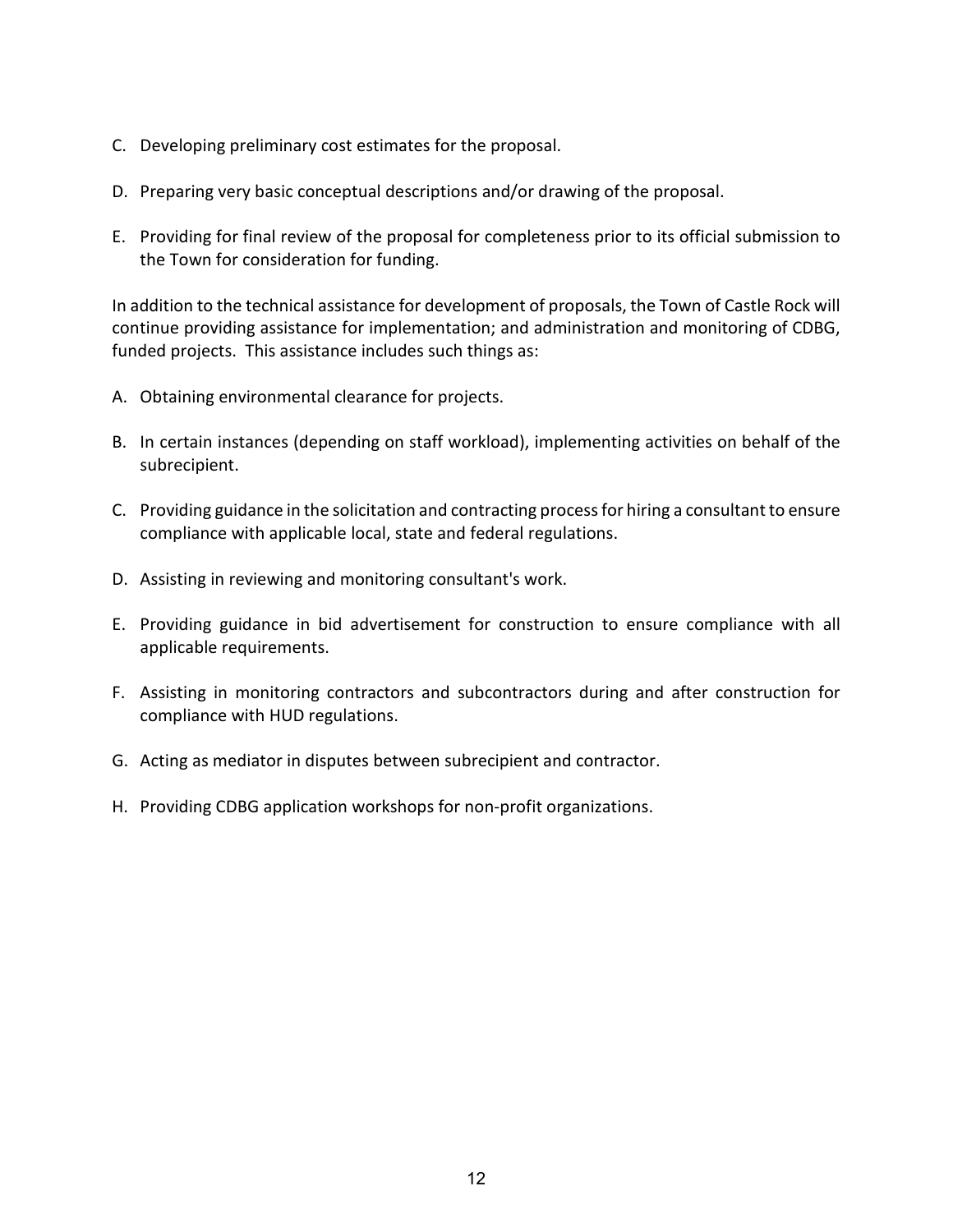#### <span id="page-12-0"></span>Plans to Minimize Displacement of Persons and to Assist any Persons Displaced

The Town of Castle Rock in accordance with the Uniform Relocation Assistance and real Property Acquisition Policies Act of 1970, the 1988 Common Rule, and the 1989 Barney Frank Act, will provide relocation assistance, as described in 24 CFR 570.606(b)(2), to each low/moderateincome household displaced by the demolition of housing or by the conversion of a low/moderate-income dwelling to another use as a direct result of assisted activities.

Consistent with the goals and objectives of activities assisted under the Act, the Town of Castle Rock will include, but not be limited to, the following steps to minimize the displacement of persons from their homes:

- 1. Avoid, as much as possible, Action Plan funded projects which permanently displace persons from their homes.
- 2. Fully advise any residents who may be displaced of their rights and options for relocation benefits as required by federal regulations.
- 3. Assist displaced residents in filling out any required forms for assistance or to appeal Town decisions regarding displacement or the level of relocation benefits.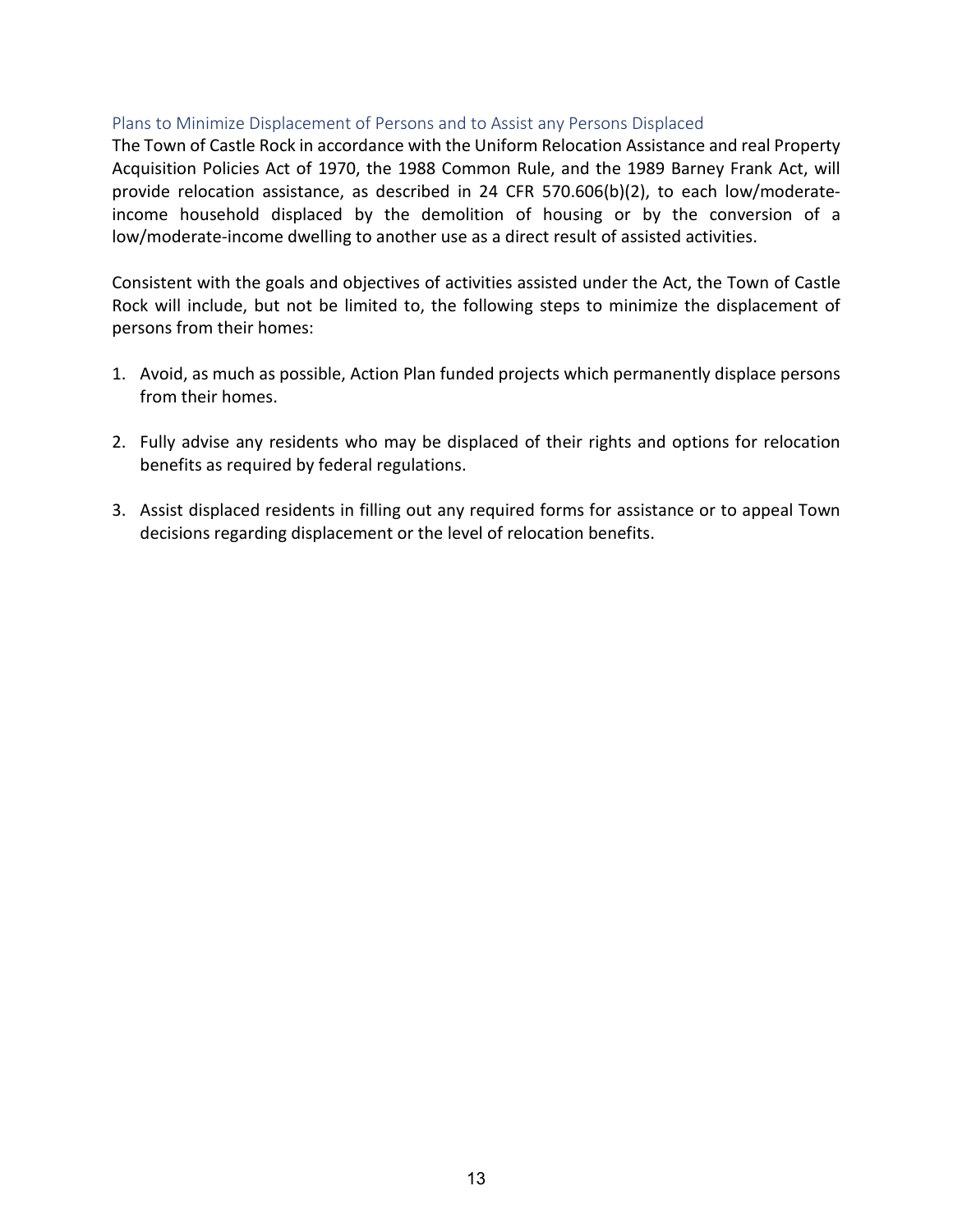#### <span id="page-13-0"></span>Four-Factor Analysis and Language Action Plan (LAP)

**Purpose:** In compliance with Executive Order 13166, Castle Rock has developed the following Four-Factor Analysis and Language Action Plan (LAP) for Limited English Proficiency (LEP) persons living in the Town.

**History:** Under Federal law Title VI of the Civil Rights Act of 1964, discrimination was made illegal in programs that received federal financial assistance. In particular for LEP persons, it protects individuals on the basis of their race, color, or national origin. In certain situations, failure to ensure that persons who have LEP can effectively participate in, or benefit from, federally assisted programs may violate Title VI's prohibition against race/ethnicity and national origin discrimination.

Persons who, as a result of their race/ethnicity and national origin, do not speak English as their primary language and have limited ability to speak/read/write, or understand English may be entitled to language assistance under Title VI in order to receive Town services, benefits, and/or participate in sponsored programs.

**Four-Factor Analysis:** There is no specific method for ensuring compliance but undertaking a four-factor analysis, adoption of a Language Access Plan (LAP) for vital materials, and making necessary translation will be considered "strong evidence" of compliance.

**Factor 1:** Determine the number or proportion of LEP persons in the eligible service population. HUD provides the following guidance for what documents should be provided and when:

| <b>Size of Language Group</b>                         | <b>Recommended Provision of Written Language</b><br>Assistance |  |
|-------------------------------------------------------|----------------------------------------------------------------|--|
|                                                       |                                                                |  |
| 1,000 or more LEP persons in eligible population      | Translate vital documents                                      |  |
| >5% of eligible population and more than 50 are LEP   | Translate vital documents                                      |  |
| persons                                               |                                                                |  |
| >5% of eligible population and 50 or less are LEP     | Translated written notice of right to receive free             |  |
| persons                                               | oral interpretation of documents                               |  |
| 5% or less of eligible population and less than 1,000 | No written translation required                                |  |
| are LEP persons                                       |                                                                |  |

**Factor 2:** The frequency with which LEP persons come in contact with the program

**Factor 3:** The nature and importance of the program, activity, or service

**Factor 4:** The resources available and costs to the recipient

Examples of language assistance include, but are not limited to oral interpretation, bilingual staff, telephone service interpreter, written translation services, notices to staff and recipients about the availability of LEP services, or referrals to community liaisons. When the four-factor analysis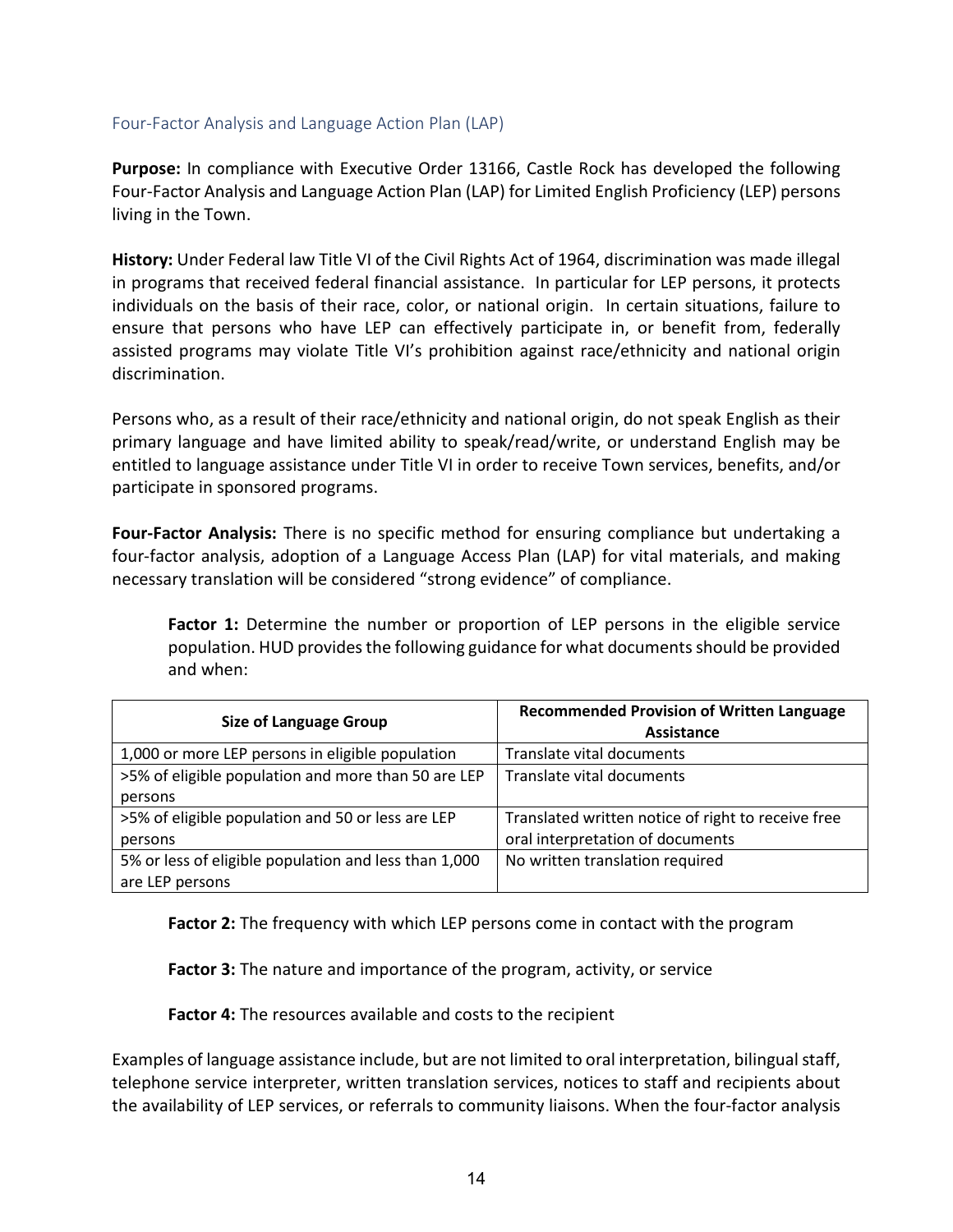is complete the jurisdiction should produce a Language Access Plan and follow through with the plan.

Due to the importance of HUD programs and the universal availability of some programs, the entire jurisdiction was analyzed. Additional four-factor analyses can be conducted on a program basis with a more limited geographic range.

Overall, Castle Rock does not have a significant limited English proficiency population that may require translation services. In 2019, an estimated 1,209 individuals spoke English less than "very well," with Spanish speaking individuals the largest part of this group with 928.

| TABLE: Primary Language and Limited English-Speaking Households      |        |                                          |          |                                            |                          |  |  |
|----------------------------------------------------------------------|--------|------------------------------------------|----------|--------------------------------------------|--------------------------|--|--|
| Language                                                             |        | Primary<br>Language<br>Spoken at<br>Home |          | <b>Limited English-Speaking Households</b> |                          |  |  |
|                                                                      | #      | %                                        | #        | % of Total<br><b>Households</b>            | % of Prim. Home<br>Lang. |  |  |
| Population 5 years and<br>over                                       | 57,743 | $-$                                      | 1,209    | 2.09%                                      |                          |  |  |
| Spanish                                                              | 2,730  | 4.73%                                    | 928      | 1.61%                                      | 33.99%                   |  |  |
| Other Indo-European                                                  | 902    | 1.56%                                    | 108      | 0.19%                                      | 11.97%                   |  |  |
| <b>Asian and Pacific</b><br>Island                                   | 479    | 0.83%                                    | 173      | 0.30%                                      | 36.12%                   |  |  |
| Other                                                                | 213    | 0.37%                                    | $\Omega$ | 0.00%                                      | 0.00%                    |  |  |
| Source: 2014-2018 American Community Survey 5-Year Estimates (S1601) |        |                                          |          |                                            |                          |  |  |

# **Conclusion**

The size of the LEP population in Castle Rock is not large enough to require formal language policies. However, the Town is committed to ensuring that all residents have access to affordable housing and translation services will be provided upon request.